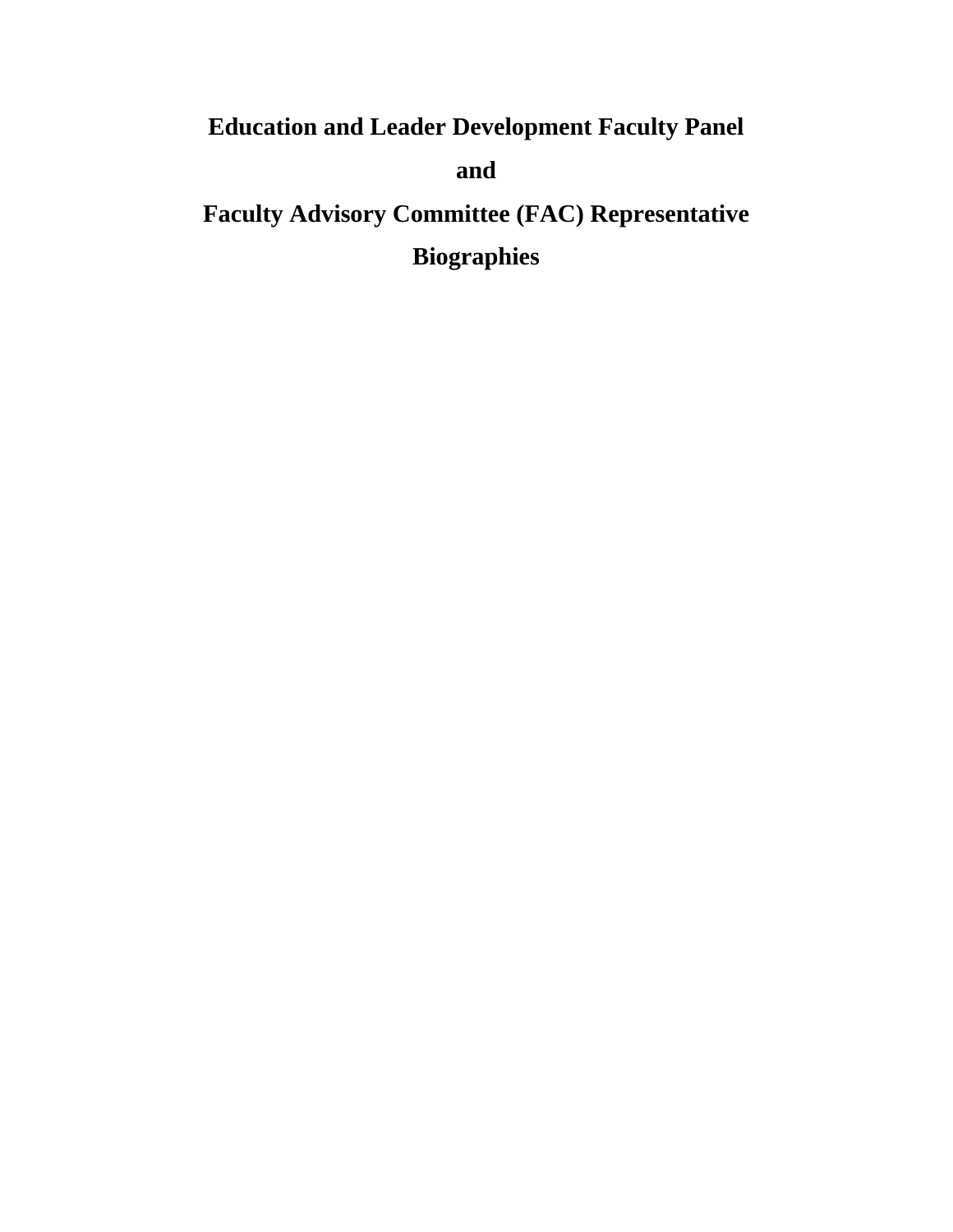### **Kirklin J. Bateman (CISA)**



Kirklin J. Bateman is Professor of Practice, Department of War and Conflict Studies (WACS), College of International Security Affairs (CISA) of the National Defense University (NDU) in Washington, DC. He was commissioned through the Army Reserve Officer Training Corps at the University of Kansas as an infantry officer and served throughout the United States and Southwest Asia in air assault and mechanized infantry units. He career field designated as a strategist and completed assignments with the Joint Staff,

Army Staff, and Army Cyber Command.

He was principal author of the 2004 and 2005 CJCS Risk Assessment of the National Military Strategy and on the writing team of the 2004 National Military Strategy and 2005 National Defense Strategy. He was also the principal author of the 2007 Army Strategic Planning Guidance. In addition to CISA, he has also served on the faculty at the Army Infantry Officer Advanced Course and the Marine Corps Amphibious Warfare School. He retired as a colonel in 2013 after twenty-five years of commissioned service.

Education

- Ph.D., George Mason University: History (2014)
- M.A., George Mason University: History (2002)
- B.A., University of Kansas: History (1988)

Research Interests

- Military and Strategic Studies
- Counterinsurgency
- Counterterrorism
- The Vietnam War
- Citizen Soldiers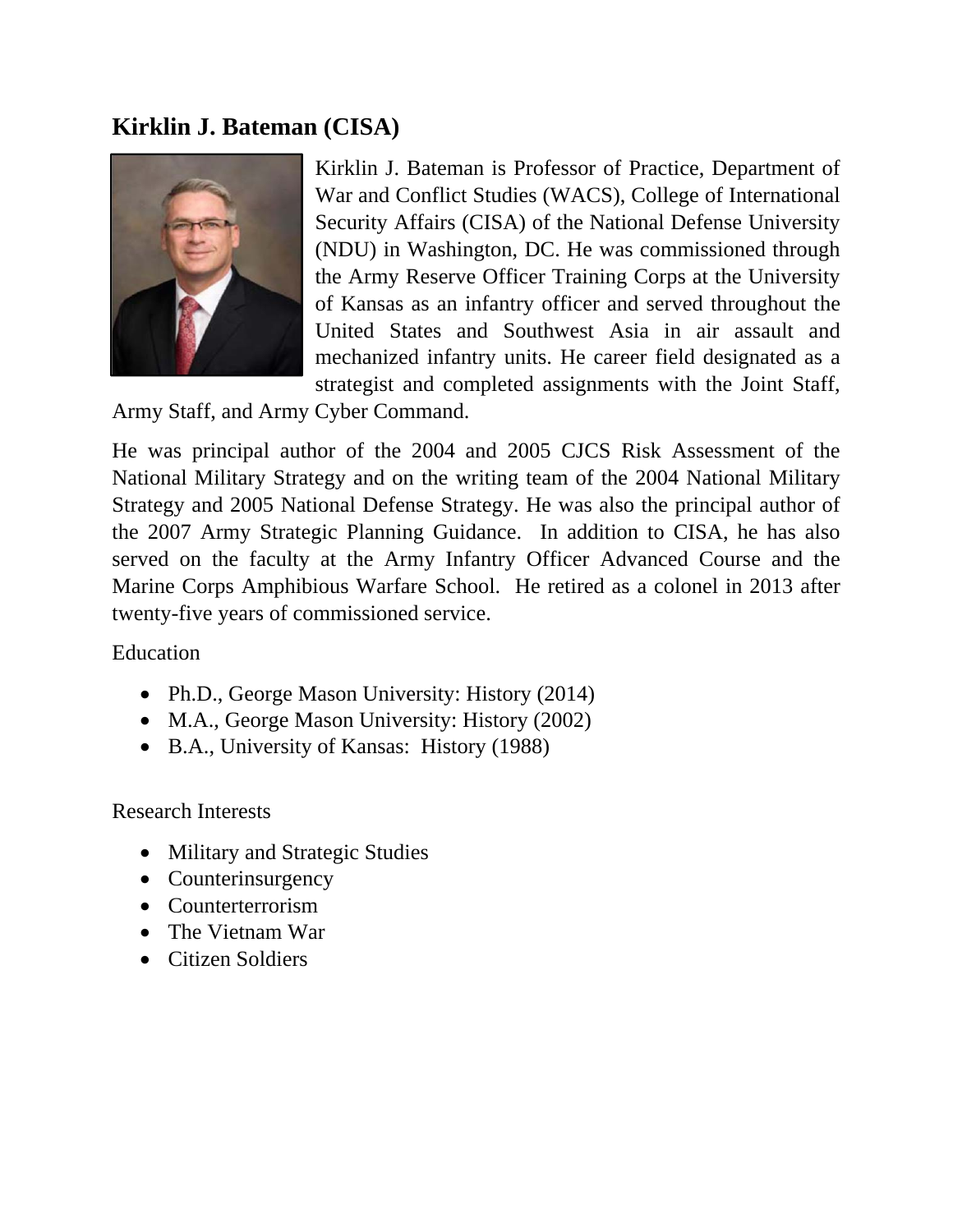## **Mr. Carey Gordon, USAID Chair (ES)**



Mr. Gordon is a career member of the U.S. Senior Foreign Service with more than 25 years of overseas experience with the U.S. Agency for International Development (USAID) in Asia and Africa, including multi-year assignments in Pakistan, Bangladesh. Cambodia, Thailand, Ivory Coast, Congo (Kinshasa), the Sudan and Kyrgyz Republic. During his posting as USAID Representative in Bishkek, Kyrgyz Republic (2010-13), he directed the U.S. assistance program in economic growth, democracygovernance, health, education and conflict mitigation. In

Bishkek he also served as Co-Chair (with the UN Representative) of the Kyrgyz Republic Development Partners representing international donors with the Kyrgyz Government.

As Deputy USAID Mission Director in Bangladesh (2007-10), Mr. Gordon helped lead a large diversified assistance program and was actively involved in the U.S. Government response to Cyclone Sidr in 2007. In earlier overseas assignments, Mr. Gordon served as a USAID Contracting Officer and as project officer responsible for USAID's China Rule of Law program. During his overseas tours in Bangladesh and the Kyrgyz Republic, he periodically served as Acting Deputy Chief of Mission, helping to manage overall American Embassy operations in those countries.

Prior to joining USAID in 1986, Mr. Gordon worked for 6 years as a trial lawyer in Cleveland, Ohio, where he became partner in Rippner Schwartz & Carlin. He is a Member of the Bar in the District of Columbia, Ohio, the U.S. Supreme Court, the 6th Federal Circuit Court of Appeals, and the U.S. District Court (N.D. Ohio). He previously taught international law at the University of Khartoum (Sudan) and trial practice at Cleveland State University Law School.

Mr. Gordon received his B.A. in History from Ohio State University, M.A. in Far East Asian Studies from the University of London (M.A thesis on Sino-Japanese Fishery Disputes), and his J.D. cum laude from Cleveland State University. He also studied intensive Chinese at Cambridge University, and completed training courses at the Foreign Service Institute and the Federal Executive Institute.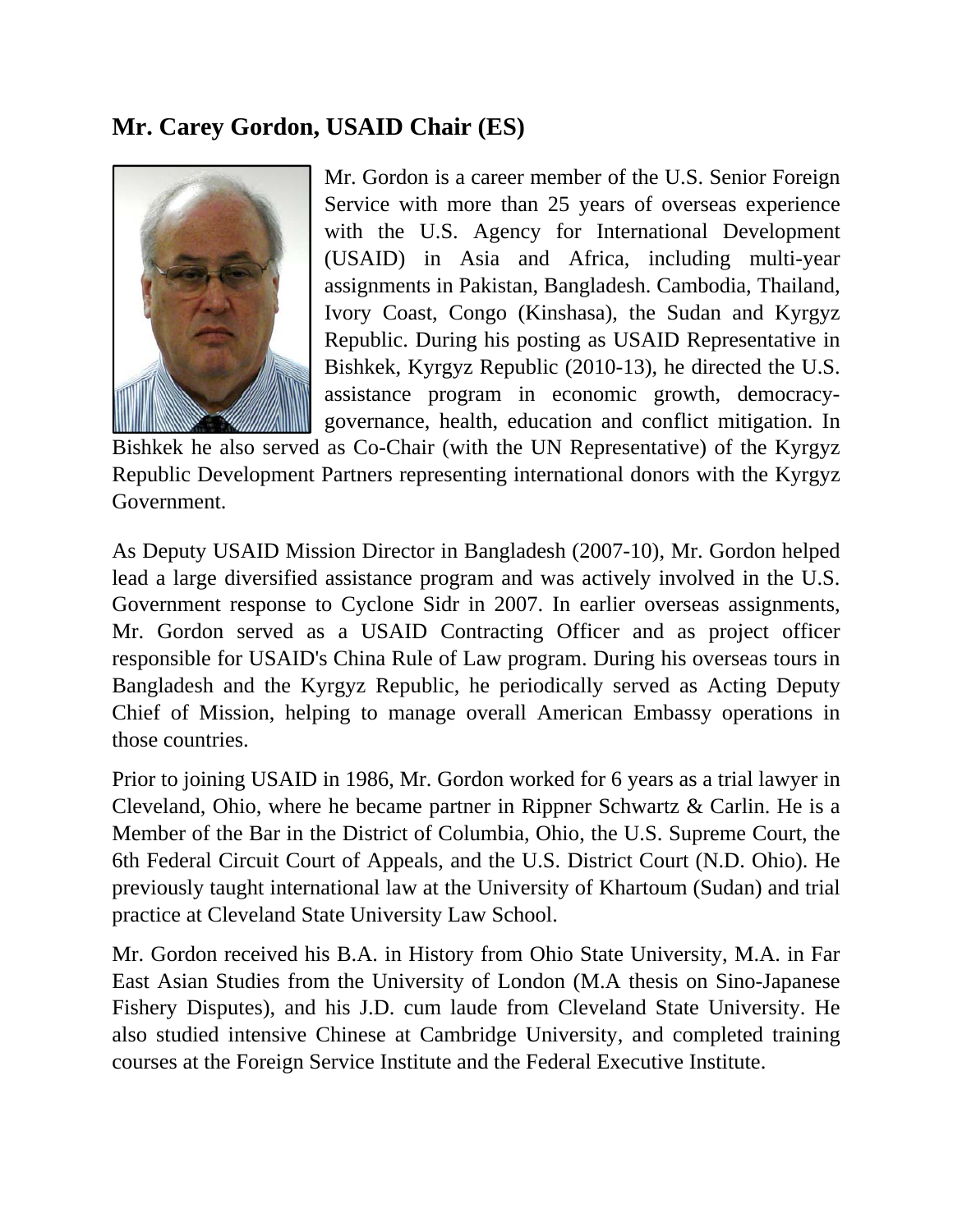He has traveled extensively in Asia, Africa and Europe, and has published articles on Sudanese law in the International Lawyer (ABA, Chicago) and the Journal of African Law (London).

FUNCTIONAL EXPERTISE:

Foreign Affairs - Democracy-Governance - Rule of Law - Economic Development - Federal Procurement

REGIONAL EXPERTISE:

China - Southeast Asia - South Asia - Central Asia - Sub-Saharan Africa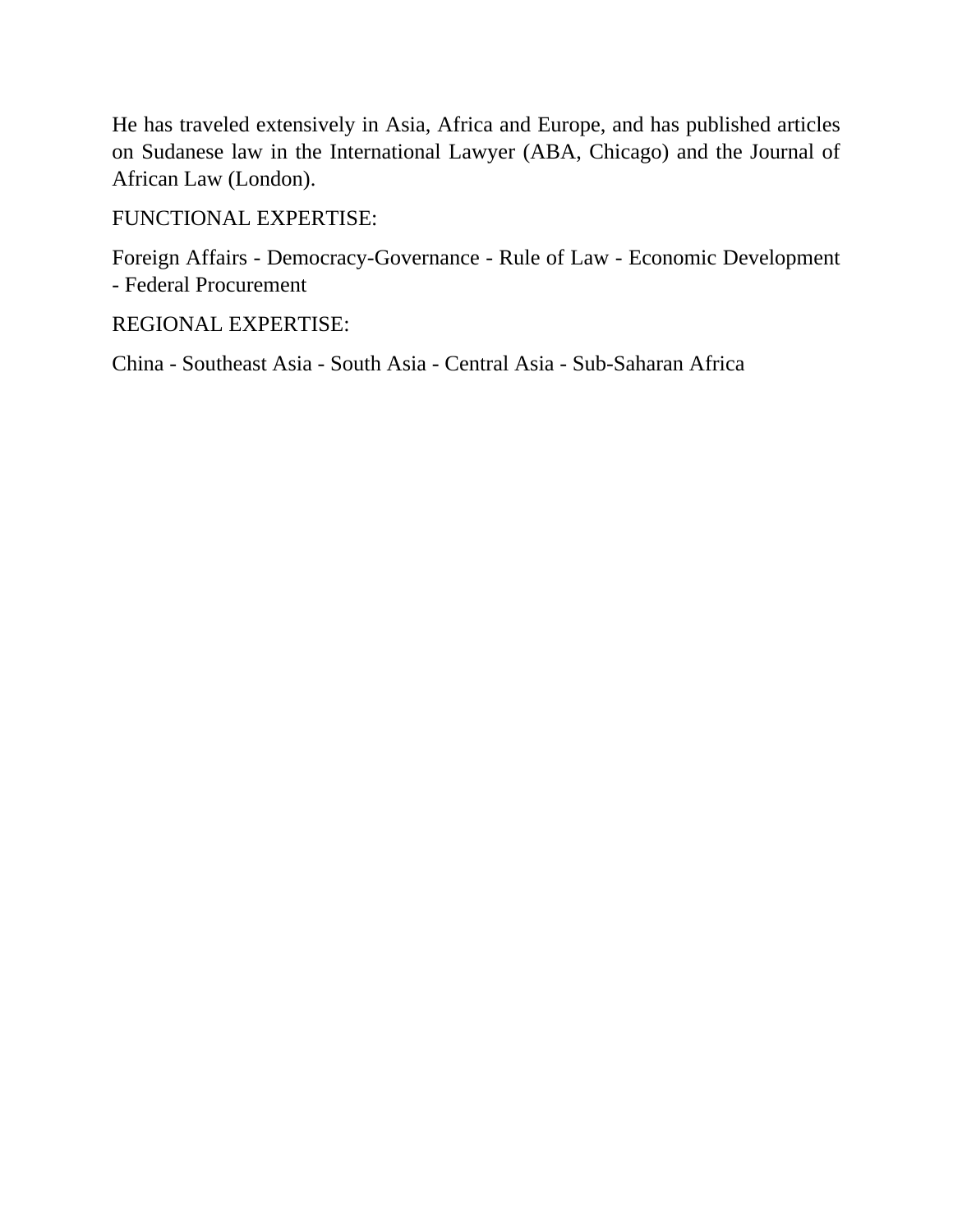#### **LTC Carl "CJ" Horn, USA (iCollege)**



LTC CJ Horn is a military faculty at the iCollege. Prior to his arrival, CJ served as an Armor officer and strategist in Germany, Korea, the Pentagon, Kuwait, and Iraq. His most recent assignment was in Kabul, Afghanistan, where he served as the Chief for Policy and Strategy for the Deputy Commander for Regional Support in the NTM-A/CSTC-A. Prior to coming to the iCollege, CJ was a Special Assistant to the Chief of Staff of the Army. CJ also served on the History Department faculty at West Point where he taught both graduate and undergraduate courses.

He remains active in the military history community and has presented papers on military innovation and technology at national and international conferences. His dissertation on military innovation and technology is scheduled to be published by the University of Kentucky in the fall of 2014.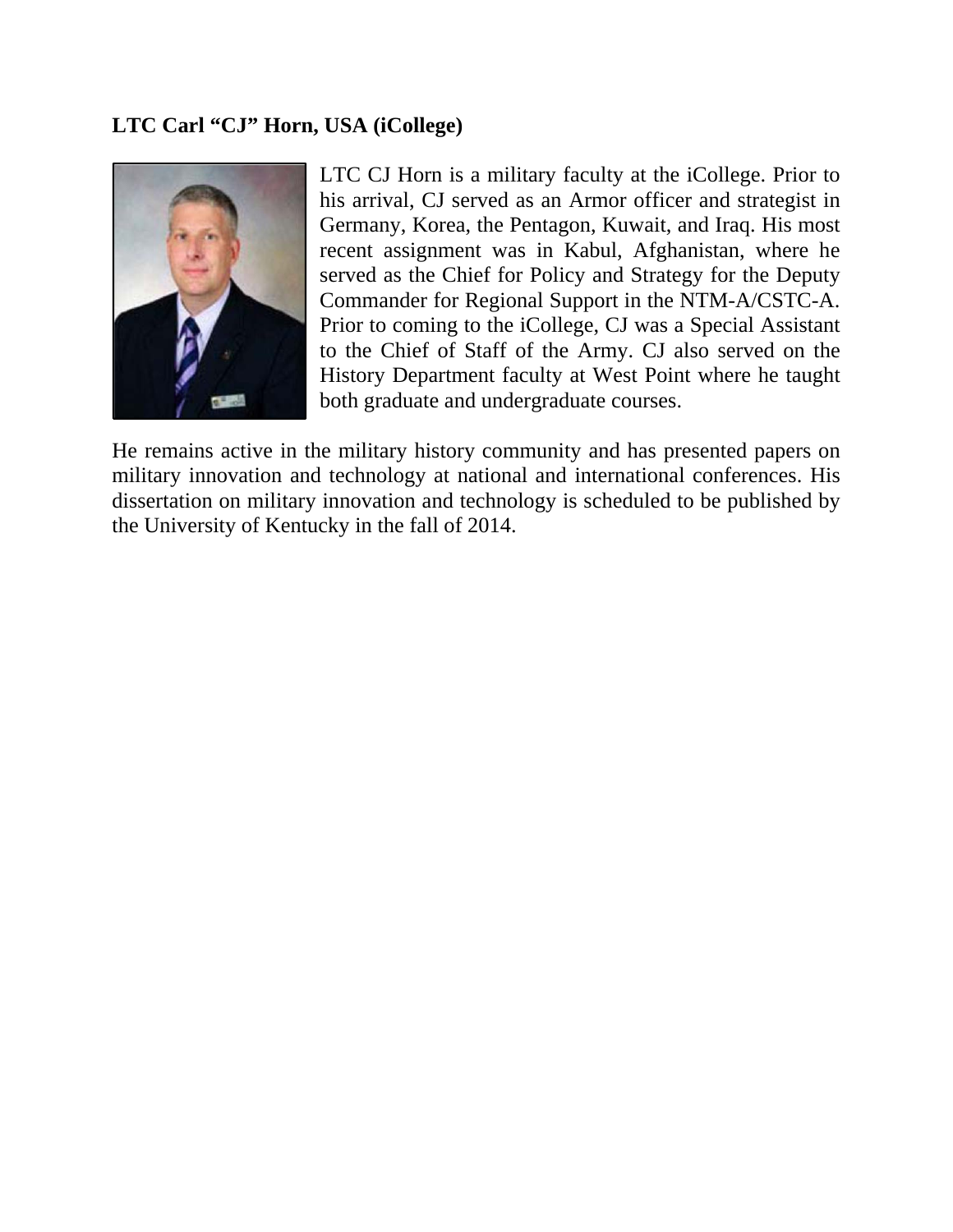#### **CAPT David Mayo, USN (NWC)**



CAPT Mayo Captain David Mayo joined the NWC faculty in July 2011. He is a 1985 Graduate of the Juilliard School. CAPT Mayo is a career Naval Officer with 24 years of service. He has over 3600 flight hours and 700 carrier landings in the S-3B Viking. While serving as Commanding Officer of VS-21, the squadron earned the CNAP Safety "S" and Battle "E" awards. CAPT Mayo decommissioned the squadron after 60 years of faithful service, and 60,000 mishap free flight hours. His carrier aviation combat experience includes Operation DESERT

SHIELD/DESERT STORM and IRAQI FREEDOM.

CAPT Mayo served on the Joint Staff, Washington, D.C. as an Action Officer in the Joint Operations Directorate (Current Operations) and also served as the Executive Assistant to the Vice Director (J-31) and Director of Operations (J-3) for the Joint Staff during Operation ENDURING FREEDOM. CAPT Mayo's most recent assignment was Deputy Director for Operations, Intelligence and Logistics on the staff of Commander SIXTH Fleet, Naval Forces Europe and Africa. He supported National Mission Force requirements in AFRICOM, planned and integrated Ballistic Missile Defense capabilities into the EUCOM architecture, and directed combat operations during Operation ODYSSEY DAWN.

He attended the United States Air Force's Air Command and Staff College, and earned a Master's Degree in Political Science from Auburn University. CAPT Mayo served as an instructor at Joint Forces Staff College where he was designated as a Master Instructor with expertise in the interagency process, joint operational planning and operational command and control.